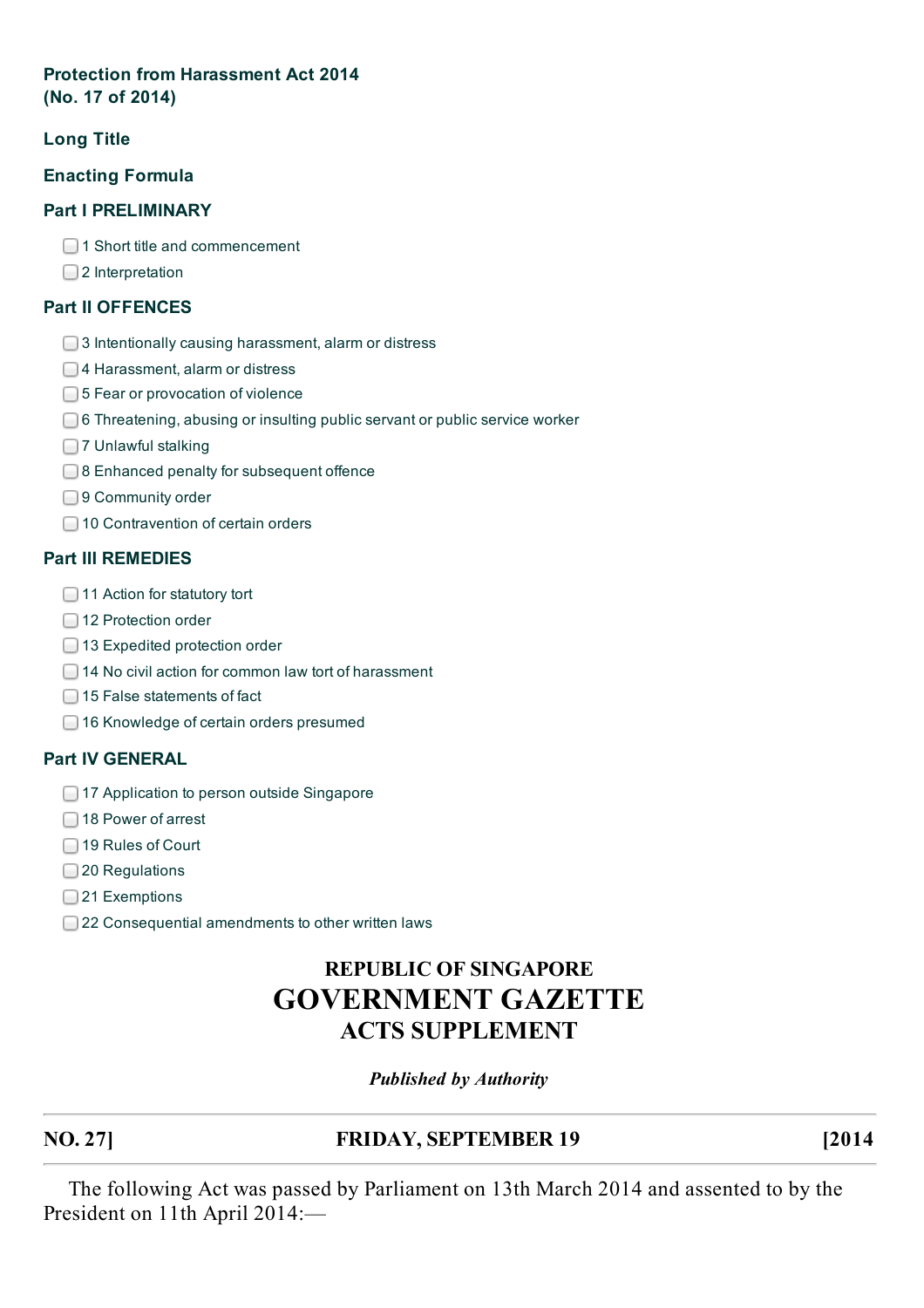## **PROTECTION FROM HARASSMENT ACT 2014**

## **(No. 17 of 2014)**

I assent.

TONY TAN KENG YAM, *President. 11th April 2014.*

An Act to protect persons against harassment and unlawful stalking and to create offences, and provide civil remedies related thereto or in relation to false statements of fact, and to make consequential amendments to other written laws.

Be it enacted by the President with the advice and consent of the Parliament of Singapore, as follows:

## PART I

## PRELIMINARY

## **Short title and commencement**

**1.** This Act may be cited as the Protection from Harassment Act 2014 and shall come into operation on such date as the Minister may, by notification in the *Gazette*, appoint.

## **Interpretation**

**2.** In this Act, unless the context otherwise requires —

- "communication" means any words, image, message, expression, symbol or other representation, that can be heard, seen or otherwise perceived by any person;
- "offending communication", in relation to any contravention of a provision under this Act, means any communication or statement made in contravention of that provision;
- "publish", in relation to a communication or statement, means to make the communication or statement available in any form such that the communication or statement is or can be heard, seen or otherwise perceived by the public in Singapore or any section of the public in Singapore, and includes cause to be published;
- "respondent", in relation to an action under section 11 or an application for an order under section 12 or 13, in respect of a contravention of a provision of this Act, means the person alleged to have contravened that provision for the purposes of that action or application.

# PART II

# **OFFENCES**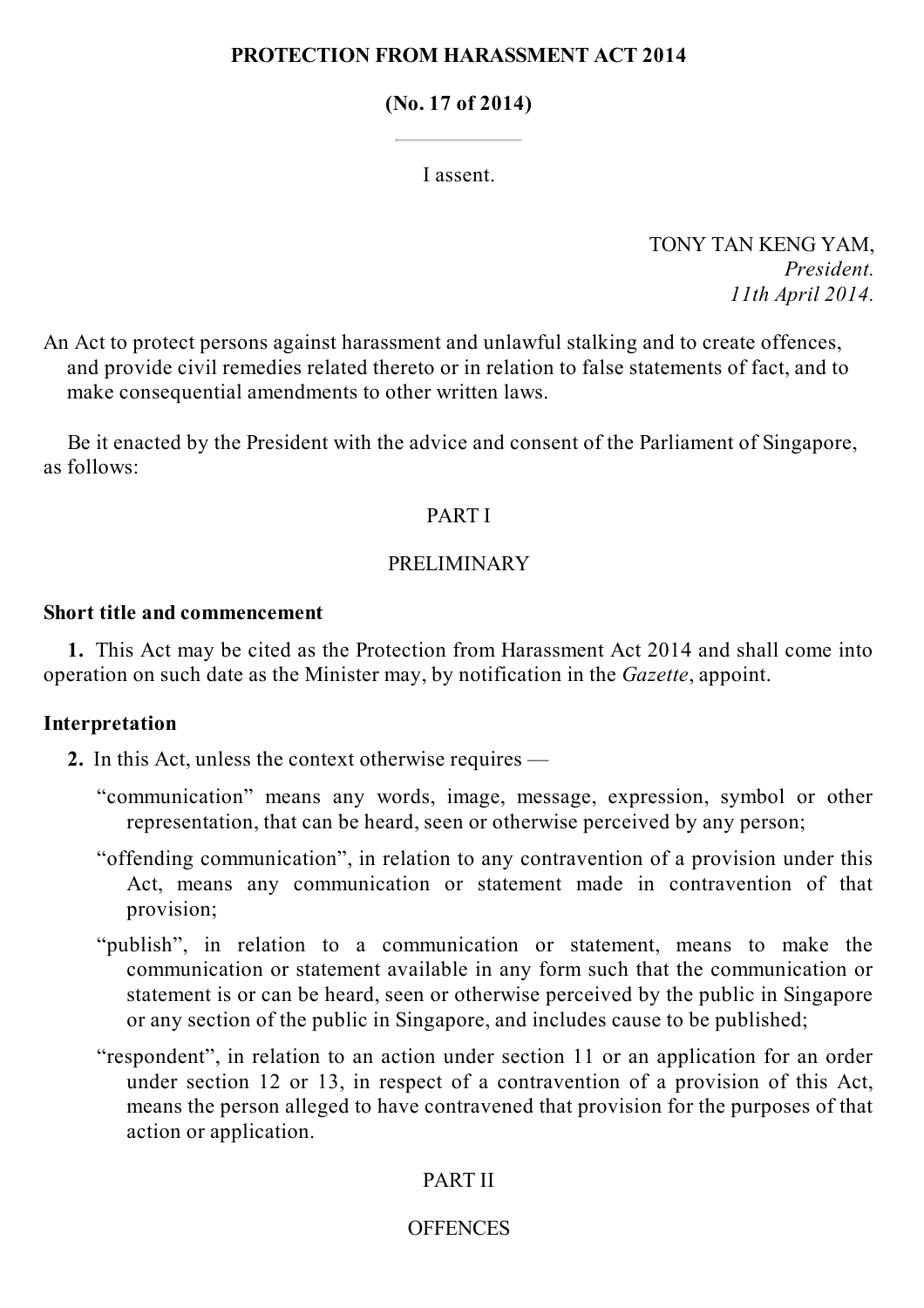## **Intentionally causing harassment, alarm or distress**

**3.**—(1) No person shall, with intent to cause harassment, alarm or distress to another person, by any means —

- (*a*) use any threatening, abusive or insulting words or behaviour; or
- (*b*) make any threatening, abusive or insulting communication,

thereby causing that other person or any other person (each referred to for the purposes of this section as the victim) harassment, alarm or distress.

(2) Any person who contravenes subsection (1) shall be guilty of an offence and, subject to section 8, shall be liable on conviction to a fine not exceeding \$5,000 or to imprisonment for a term not exceeding 6 months or to both.

(3) In any proceedings for an offence under subsection (2), it is a defence for the accused person to prove that his conduct was reasonable.

## *Illustrations*

(*a*) X and Y are co-workers. At the workplace, X loudly and graphically describes to the other co-workers X's desire for a sexual relationship with Y in an insulting manner. X knows that Y is within earshot and intends to cause Y distress. Y is distressed. X is guilty of an offence under this section.

(*b*) X writes a letter containing threatening words towards Y intending to send the letter to Y to cause him alarm. X decides not to send the letter and throws it away. Y finds the letter and is alarmed. X is not guilty of an offence under this section as he had no reason to believe that the letter would be seen by Y.

## **Harassment, alarm or distress**

**4.**—(1) No person shall by any means —

- (*a*) use any threatening, abusive or insulting words or behaviour; or
- (*b*) make any threatening, abusive or insulting communication,

which is heard, seen or otherwise perceived by any person (referred to for the purposes of this section as the victim) likely to be caused harassment, alarm or distress.

(2) Any person who contravenes subsection (1) shall be guilty of an offence and, subject to section 8, shall be liable on conviction to a fine not exceeding \$5,000.

(3) In any proceedings for an offence under subsection (2), it is a defence for the accused person to prove —

- (*a*) that he had no reason to believe that the words or behaviour used, or the communication made, by him would be heard, seen or otherwise perceived by the victim; or
- (*b*) that his conduct was reasonable.

## *Illustration*

X and Y are classmates. X posts a vulgar tirade against Y on a website accessible to all of their classmates. One of Y's classmates shows the message on the website to Y, and Y is distressed. X is guilty of an offence under this section.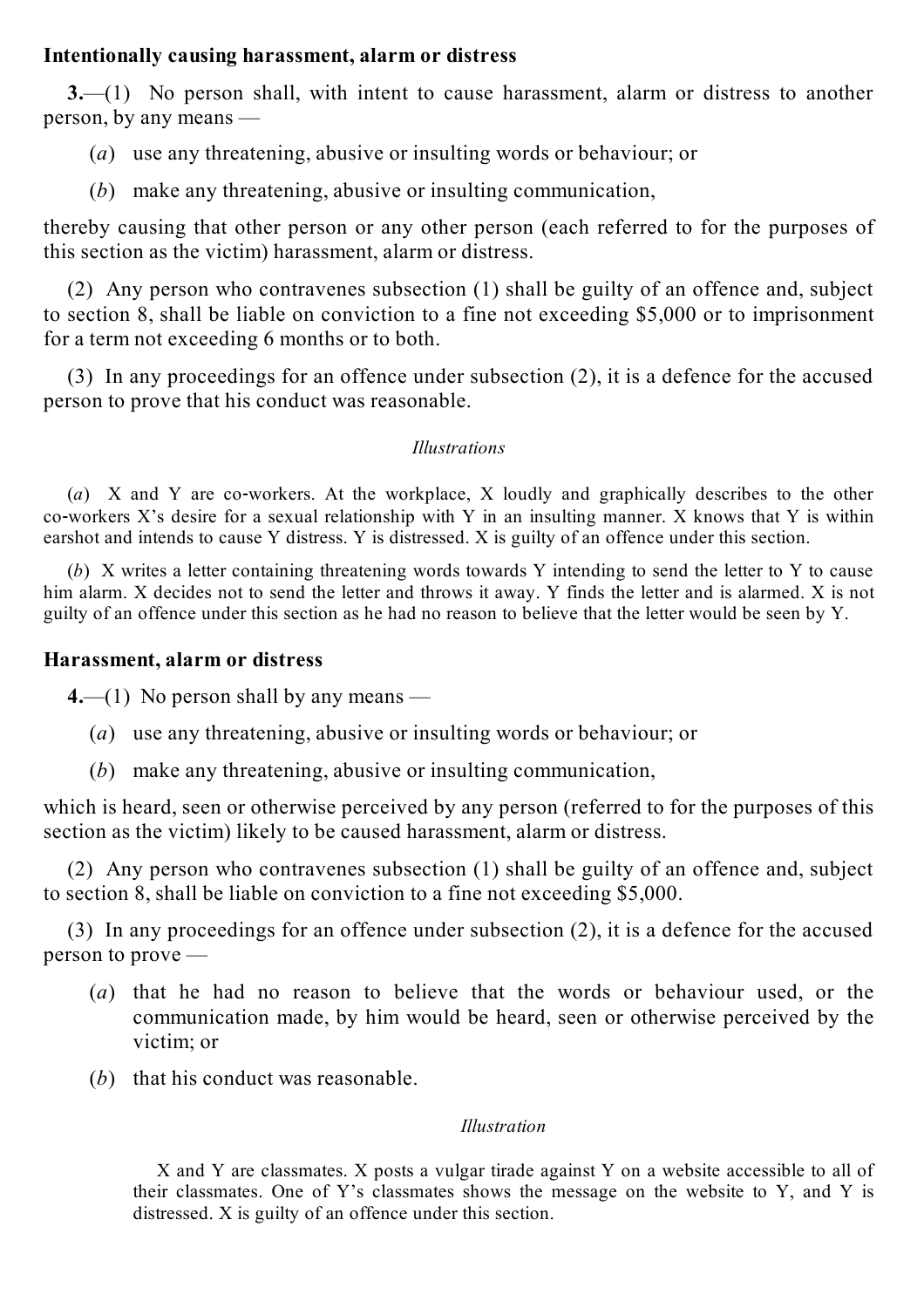## **Fear or provocation of violence**

**5.**—(1) No person shall by any means use towards another person (referred to for the purposes of this section as the victim) any threatening, abusive or insulting words or behaviour, or make any threatening, abusive or insulting communication to another person (referred to also for the purposes of this section as the victim), either —

- $(a)$  with the intent
	- (i) to cause the victim to believe that unlawful violence will be used by any person against the victim or any other person; or
	- (ii) to provoke the use of unlawful violence by the victim or another person against any other person; or
- (*b*) whereby
	- (i) the victim is likely to believe that such violence referred to in paragraph (*a*) (i) will be used; or
	- (ii) it is likely that such violence referred to in paragraph (*a*)(ii) will be provoked.

(2) Any person who contravenes subsection (1) shall be guilty of an offence and, subject to section 8, shall be liable on conviction to a fine not exceeding \$5,000 or to imprisonment for a term not exceeding 12 months or to both.

(3) In any proceedings for an offence under subsection (2), it is a defence for the accused person to prove —

- (*a*) in respect of a contravention of subsection  $(1)(b)$ , that he had no reason to believe that the words or behaviour used, or the communication made, by him would be heard, seen or otherwise perceived by the victim; or
- (*b*) that his conduct was reasonable.

# **Threatening, abusing or insulting public servant or public service worker**

**6.**—(1) No person shall by any means —

- (*a*) use any indecent, threatening, abusive or insulting words or behaviour; or
- (*b*) make any indecent, threatening, abusive or insulting communication,

towards or to a public servant or public service worker (referred to for the purposes of this section as the victim) in relation to the execution of the victim's duty as such public servant or public service worker.

(2) No offence is committed under this section unless the person knows or ought reasonably to know that the victim was acting in his capacity as a public servant or public service worker, as the case may be.

(3) Any person who contravenes subsection (1) shall be guilty of an offence and, subject to section 8, shall be liable on conviction to a fine not exceeding \$5,000 or to imprisonment for a term not exceeding 12 months or to both.

(4) In any proceedings for an offence under subsection (3), it is a defence for the accused person to prove —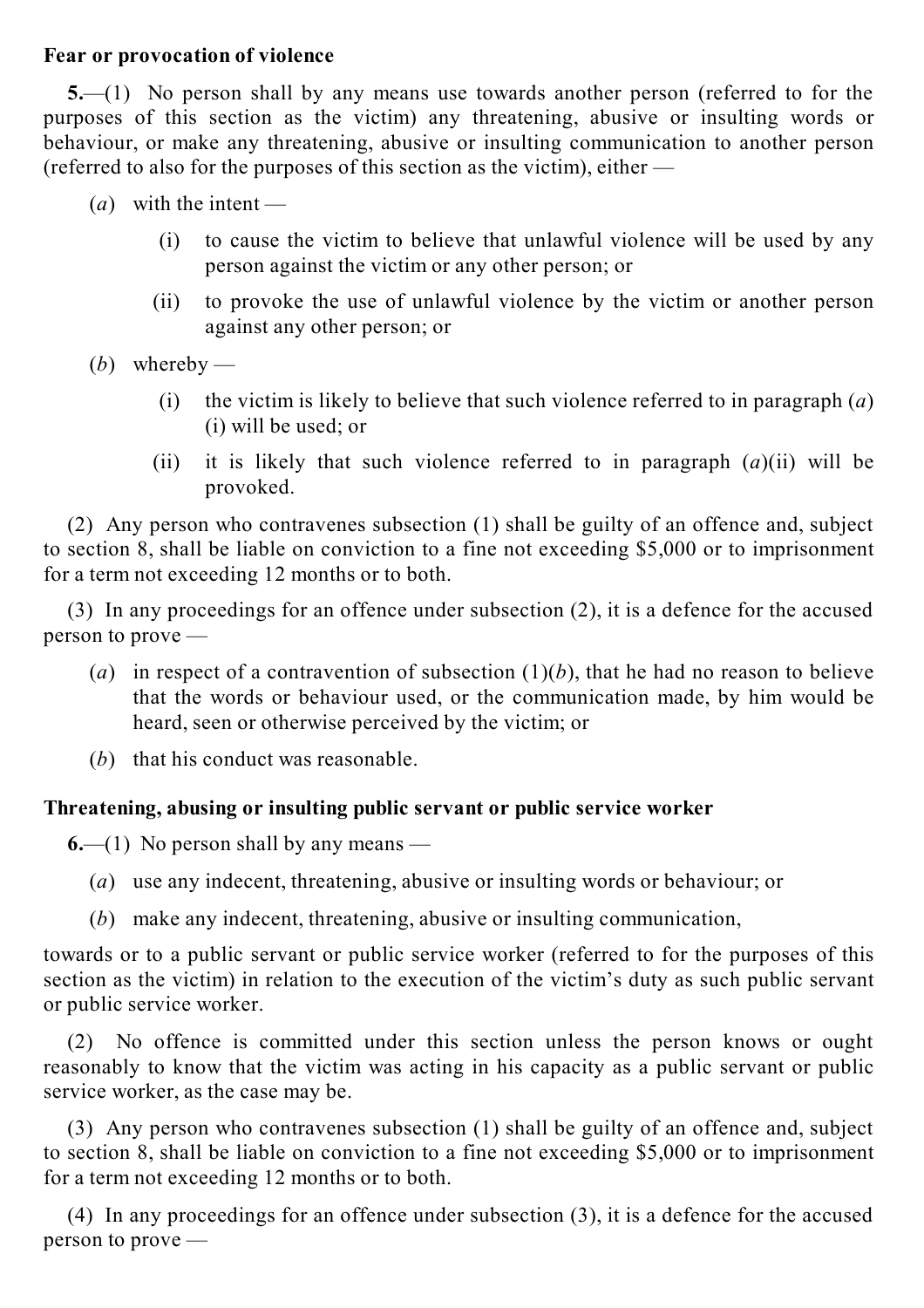- (*a*) that he had no reason to believe that the words or behaviour used, or the communication made, by him would be heard, seen or otherwise perceived by the victim; or
- (*b*) that his conduct was reasonable.
- $(5)$  In this section
	- "public servant" has the same meaning as in the Penal Code (Cap. 224), and includes any person who, by virtue of any other written law, is deemed to be a public servant for the purposes of the Penal Code;
	- "public service worker" means an individual who belongs to a prescribed class of employees or workers that provides any service which is essential to the well-being of the public or the proper functioning of Singapore, as prescribed under subsection  $(6)$ .

(6) For the purposes of the definition of "public service worker" in subsection (5), the Minister may, by order published in the *Gazette*, prescribe the classes of employees or workers and the services provided by them.

(7) Every order made under subsection (6) shall be presented to Parliament as soon as possible after publication in the *Gazette*.

# **Unlawful stalking**

**7.**—(1) No person shall unlawfully stalk another person.

(2) Subject to subsection (7), a person (referred to in this section as the accused person) unlawfully stalks another person (referred to for the purposes of this section as the victim) if the accused person engages in a course of conduct which —

- (*a*) involves acts or omissions associated with stalking;
- (*b*) causes harassment, alarm or distress to the victim; and
- $(c)$  the accused person
	- (i) intends to cause harassment, alarm or distress to the victim; or
	- (ii) knows or ought reasonably to know is likely to cause harassment, alarm or distress to the victim.

(3) The following are examples of acts or omissions which, in particular circumstances, are ones associated with stalking:

- (*a*) following the victim or a related person;
- (*b*) making any communication, or attempting to make any communication, by any means —
	- (i) to the victim or a related person;
	- (ii) relating or purporting to relate to the victim or a related person; or
	- $(iii)$ purporting to originate from the victim or a related person;
- (*c*) entering or loitering in any place (whether public or private) outside or near the victim's or a related person's place of residence or place of business or any other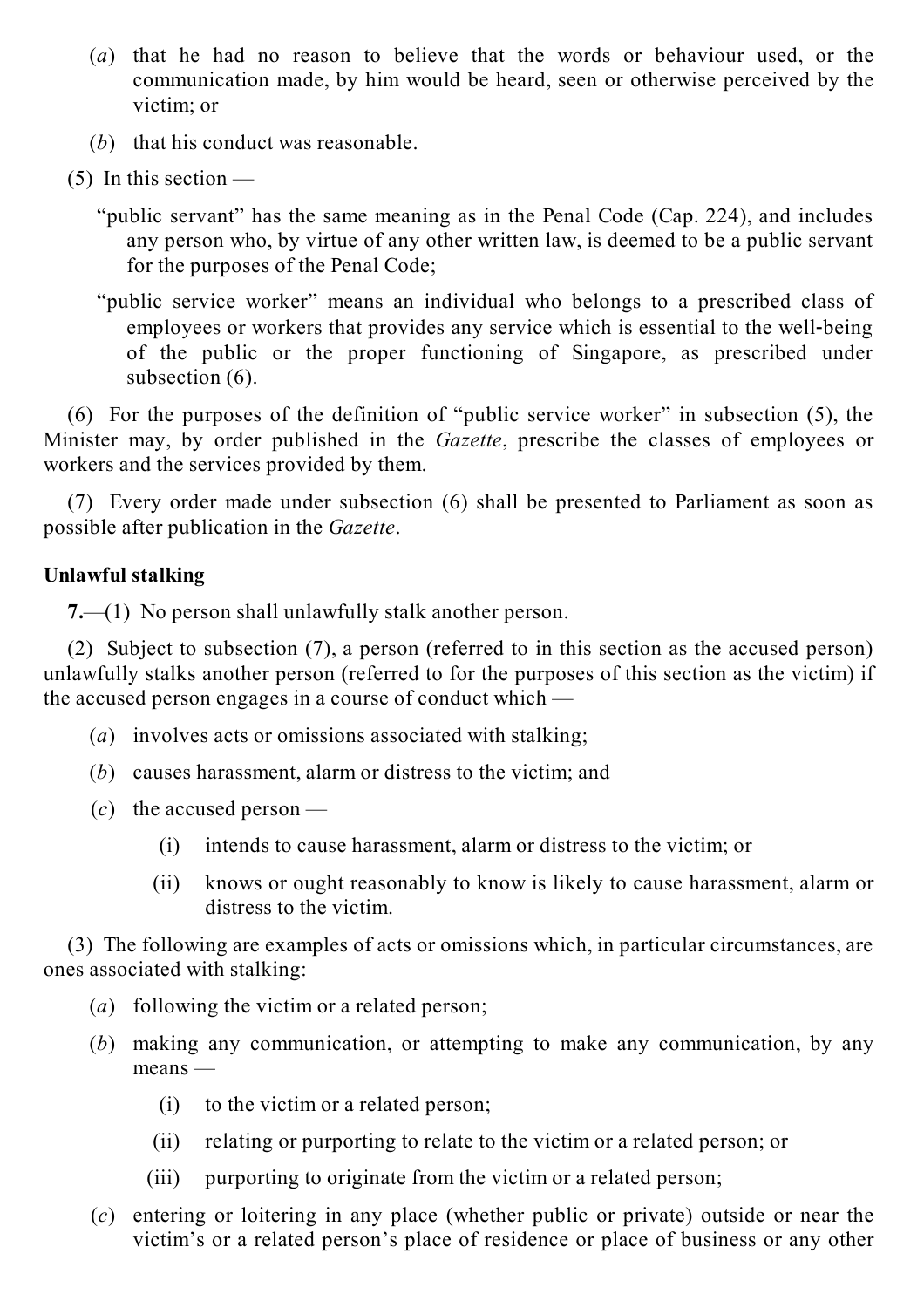place frequented by the victim or the related person;

- (*d*) interfering with property in the possession of the victim or a related person (whether or not the accused person has an interest in the property);
- (*e*) giving or sending material to the victim or a related person, or leaving it where it will be found by, given to or brought to the attention of, the victim or a related person;
- (*f*) keeping the victim or a related person under surveillance.

# *Illustrations*

These acts are acts associated with stalking of  $X$  by  $Y$ :

(*a*) Y repeatedly sends emails to Y's subordinate (X) with suggestive comments about X's body.

- (*b*) Y sends flowers to X daily even though X has asked Y to stop doing so.
- (*c*) Y repeatedly circulates revealing photographs of a classmate (X) to other classmates.

(4) For the purposes of subsection  $(2)(c)$ , the accused person ought reasonably to know that his course of conduct is likely to cause harassment, alarm or distress to the victim if a reasonable person in possession of the same information would think that the course of conduct is likely to have that effect.

(5) In considering whether a course of conduct is likely to cause harassment, alarm or distress, the court may have regard to the following factors:

- (*a*) the number of occasions on which the acts or omissions associated with stalking were carried out;
- (*b*) the frequency and the duration of the acts or omissions associated with stalking that were carried out;
- (*c*) the manner in which the acts or omissions associated with stalking were carried out;
- (*d*) the circumstances in which the acts or omissions associated with stalking were carried out;
- (*e*) the particular combination of acts or omissions associated with stalking comprised in the course of conduct;
- (*f*) the likely effects of the course of conduct on the victim's safety, health, reputation, economic position, or his freedom to do any act which he is legally entitled to do or not to do any act which he is not legally bound to do; and
- (*g*) the circumstances of the victim including his physical or mental health and personality.

(6) Any person who contravenes subsection (1) shall be guilty of an offence and, subject to section 8, shall be liable on conviction to a fine not exceeding \$5,000 or to imprisonment for a term not exceeding 12 months or to both.

(7) In any proceedings for an offence under subsection (6), it is a defence for the accused person to prove —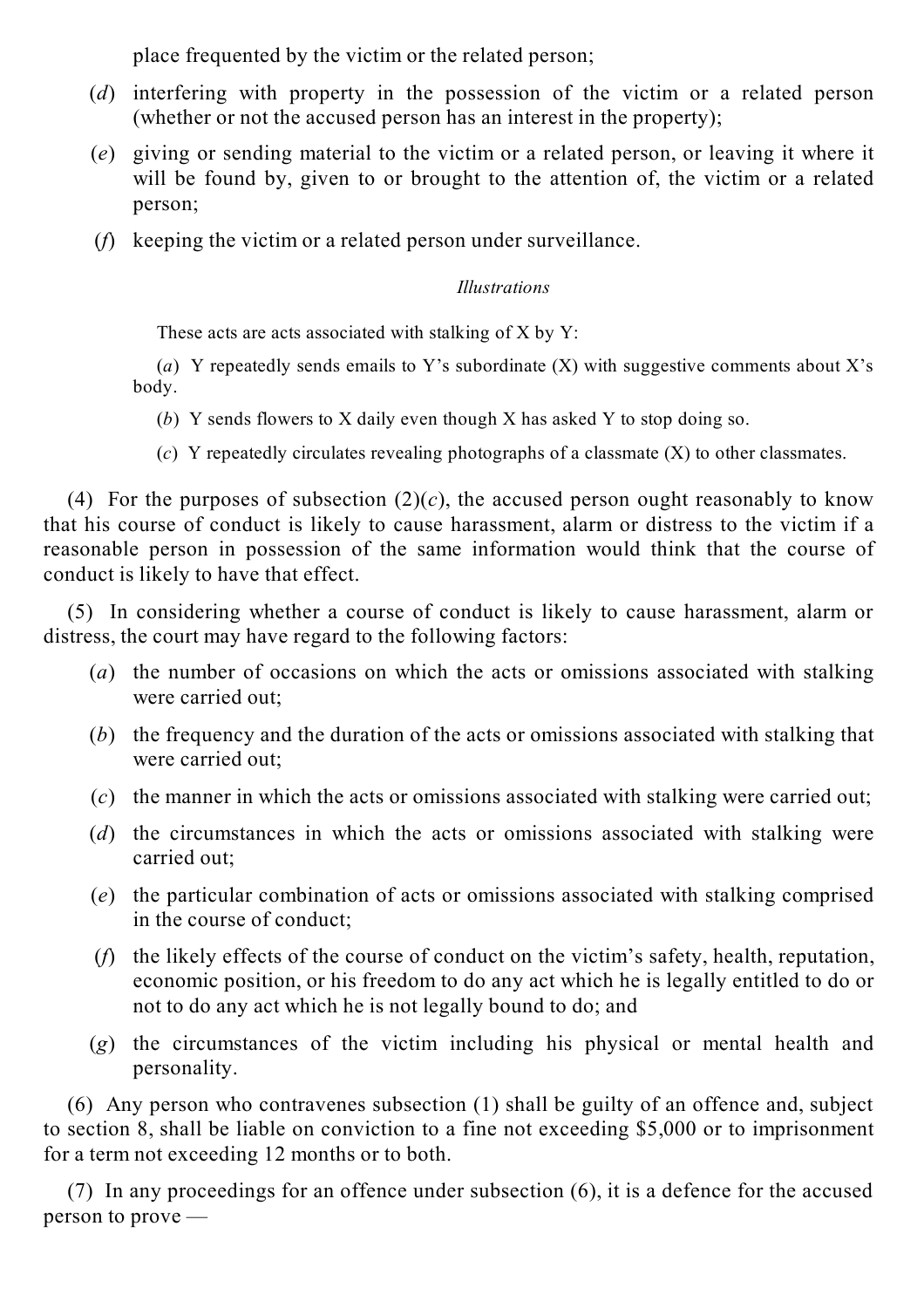- (*a*) that the course of conduct was reasonable in all the circumstances;
- (*b*) that the course of conduct was pursued under any written law or rule of law or to comply with any condition or requirement imposed by any person under any written law;
- (*c*) that the course of conduct was lawfully done under a duty or power under any written law for the purpose of preventing or detecting crime; or
- (*d*) that the course of conduct was done on behalf of the Government and was necessary for the purposes of national security, national defence or the conduct of international relations.

(8) If any dispute arises as to whether any act falls within paragraph (*d*) of subsection (7), a certificate issued under the hand of the Minister responsible for national security, or for national defence or for the conduct of international relations, as the case may be, stating that in his opinion any act done by a specified person on a specified occasion falls within that paragraph shall be conclusive evidence that the act falls within that paragraph.

(9) A document purporting to be a certificate issued pursuant to subsection (8) and to be issued under the hand of the Minister shall be received in evidence and, unless the contrary is proved, be treated as being such a certificate.

 $(10)$  In this section —

"course of conduct" means conduct —

- (*a*) on one occasion, if
	- (i) the conduct is protracted; or
	- (ii) the accused person has a previous conviction under this section in respect of the same victim; or
- (*b*) on 2 or more occasions in any other case;

"related person", in relation to the victim, means a person about whose safety or well-being the victim would reasonably be expected to be seriously concerned.

## *Illustration*

Y surreptitiously plants a camera in X's apartment. Unknown to X, the camera continuously transmits live videos of X in X's apartment and Y watches the videos continually over several days. Y's conduct is protracted.

# **Enhanced penalty for subsequent offence**

**8.** A person who is convicted (whether before, on or after the date of commencement of this Act) of any offence under section 13A, 13B, 13C or 13D of the Miscellaneous Offences (Public Order and Nuisance) Act (Cap. 184) in force before that date or who is convicted of any offence under section 3, 4, 5, 6 or 7 shall, on a subsequent conviction  $-$ 

- (*a*) for an offence under section 3, be liable to a fine not exceeding \$10,000 or to imprisonment for a term not exceeding 12 months or to both;
- (*b*) for an offence under section 4, be liable to a fine not exceeding \$10,000 or to imprisonment for a term not exceeding 6 months or to both;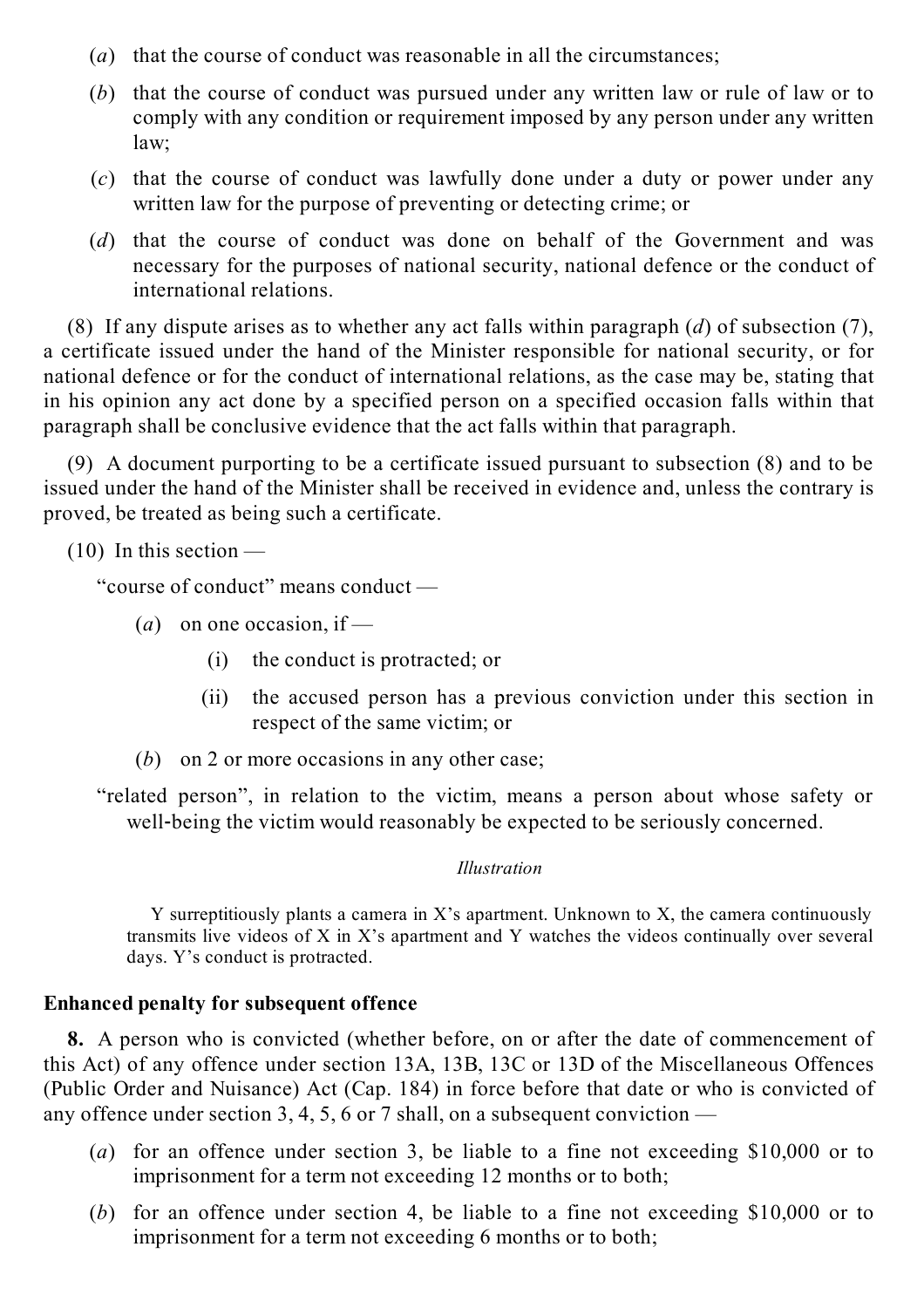- (*c*) for an offence under section 5, be liable to a fine not exceeding \$10,000 or to imprisonment for a term not exceeding 2 years or to both;
- (*d*) for an offence under section 6, be liable to a fine not exceeding \$10,000 or to imprisonment for a term not exceeding 2 years or to both; and
- (*e*) for an offence under section 7, be liable to a fine not exceeding \$10,000 or to imprisonment for a term not exceeding 2 years or to both.

## **Community order**

**9.** A court shall, upon the conviction of any person for any offence under section 3, 4, 5, 6 or 7, have the power to make a community order under Part XVII of the Criminal Procedure Code (Cap. 68) notwithstanding any provision to the contrary in section 337(1)(*h*) of that Code.

## **Contravention of certain orders**

**10.**—(1) Any person who, without reasonable excuse, fails to comply with an order made under section 12 (except section 12(3)(*c*) and any direction under section 12(3)(*d*) made with respect to an order made under section  $12(3)(c)$  or section 13 shall be guilty of an offence and shall be liable on conviction to a fine not exceeding \$5,000 or to imprisonment for a term not exceeding 6 months or to both.

(2) Subject to subsection (3), subsection (1) shall not affect the powers of the court in relation to the punishment for contempt of court.

(3) Where a person is convicted of an offence under subsection (1) in respect of any non-compliance with an order, that non-compliance is not punishable as a contempt of court.

(4) A person cannot be convicted of an offence under subsection (1) in respect of any non‑compliance with an order which has been punished as a contempt of court.

## PART III

## **REMEDIES**

## **Action for statutory tort**

**11.**—(1) The victim under section 3, 4, 5 or 7 may bring civil proceedings in a court against the respondent.

(2) In such proceedings, if the court is satisfied on the balance of probabilities that the respondent has contravened that section as alleged by the victim, the court may award such damages in respect of the contravention as the court may, having regard to all the circumstances of the case, think just and equitable.

# **Protection order**

**12.**—(1) Subject to subsection (9), the victim under section 3, 4, 5, 6 or 7 may make an application to the District Court for a protection order.

(2) A District Court may make a protection order if it is satisfied on the balance of probabilities that —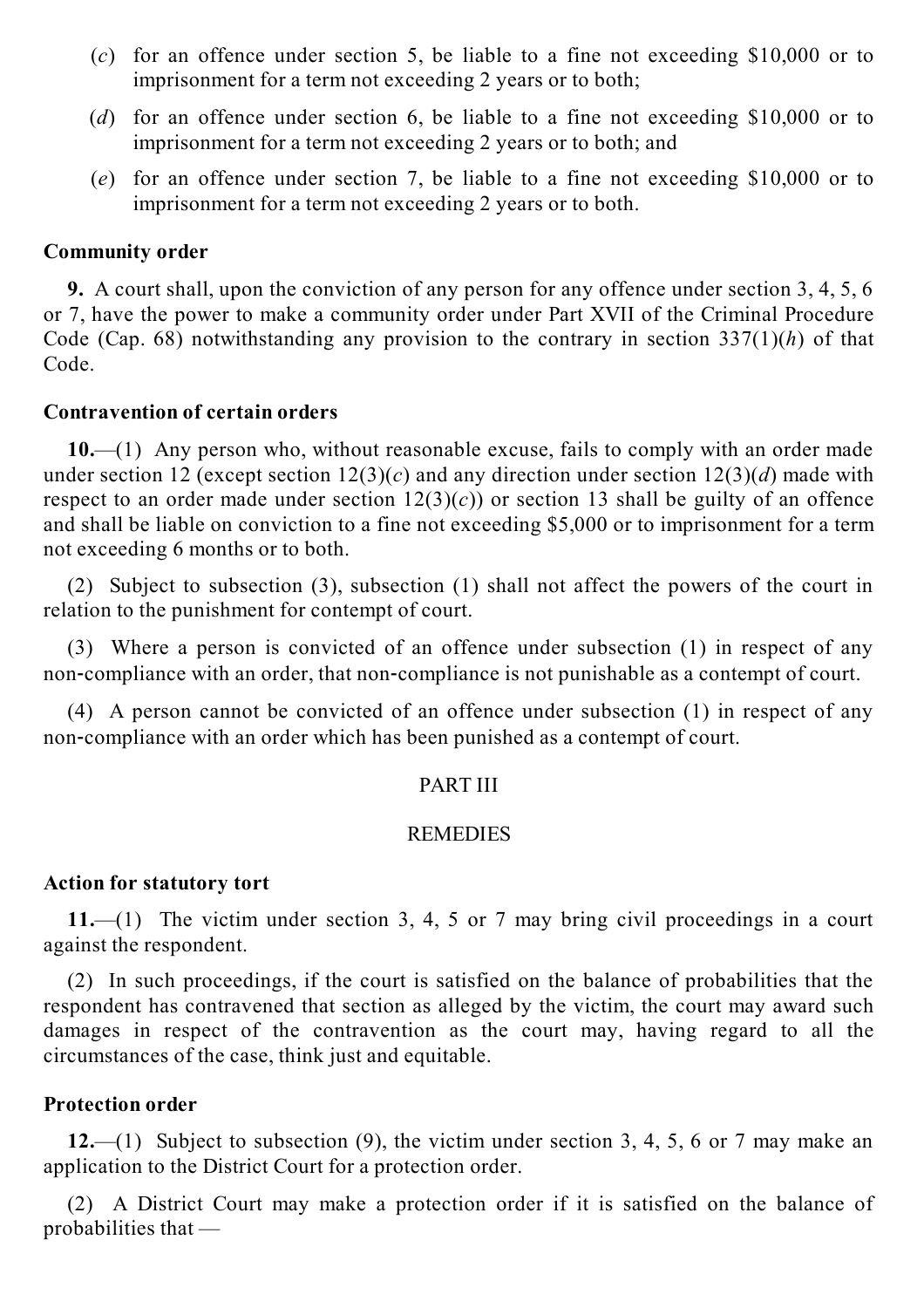- (*a*) the respondent has contravened section 3, 4, 5, 6 or 7 in respect of the victim;
- (*b*) the contravention referred to in paragraph (*a*) is likely to continue, or the respondent is likely to commit a contravention of section 3, 4, 5, 6 or 7 in respect of the victim; and
- (*c*) it is just and equitable in all the circumstances.

(3) Subject to section 21(1), a protection order may be made under subsection (2) for all or any of the following purposes:

- (*a*) in the case of a likely contravention or likely continuing contravention of section 3, 4, 5, 6 or 7, prohibiting the respondent from doing any thing in relation to the victim or (in the case of section 7) any related person, as may be specified in the order;
- (*b*) in the case of a likely contravention or likely continuing contravention of section 3, 4, 5, 6 or 7 involving an offending communication, requiring that no person shall publish or continue to publish the offending communication;
- (*c*) referring the respondent or the victim or both to attend counselling or mediation provided by such body as the District Court may direct;
- (*d*) the giving of any direction as is necessary for and incidental to the proper carrying into effect of any order made under paragraph (*a*), (*b*) or (*c*).

(4) A protection order may be made subject to such exceptions or conditions as may be specified in the order.

(5) An order under subsection (3)(*b*) and any direction under subsection (3)(*d*) made with respect to that order shall take effect in respect of the person to whom such order or direction applies —

- (*a*) from the date when such order or direction, as the case may be, is served on him in such manner as may be prescribed;
- (*b*) where the District Court dispenses with the service of such order or direction, from the date when the service on him of such order or direction, as the case may be, is dispensed with by the District Court; or
- (*c*) such later date as the District Court may specify.

(6) Subject to subsection (7), a protection order shall cease to have effect after such period as the District Court may specify in the order.

(7) The District Court may, on the application of the victim or any person to whom the protection order applies, vary, suspend or cancel the protection order or extend the duration of the protection order.

(8) Any person (except the respondent) to whom an order under subsection (3)(*b*) applies shall not be subject to any civil liability under any rule of law or contract for any act done for the purpose of complying with any order under subsection (3)(*b*).

(9) For the purposes of this section and section 13, the victim of any contravention of section 3 shall include only the person to whom the respondent intended to cause harassment, alarm or distress, and not any other person harassed, alarmed or distressed by that contravention.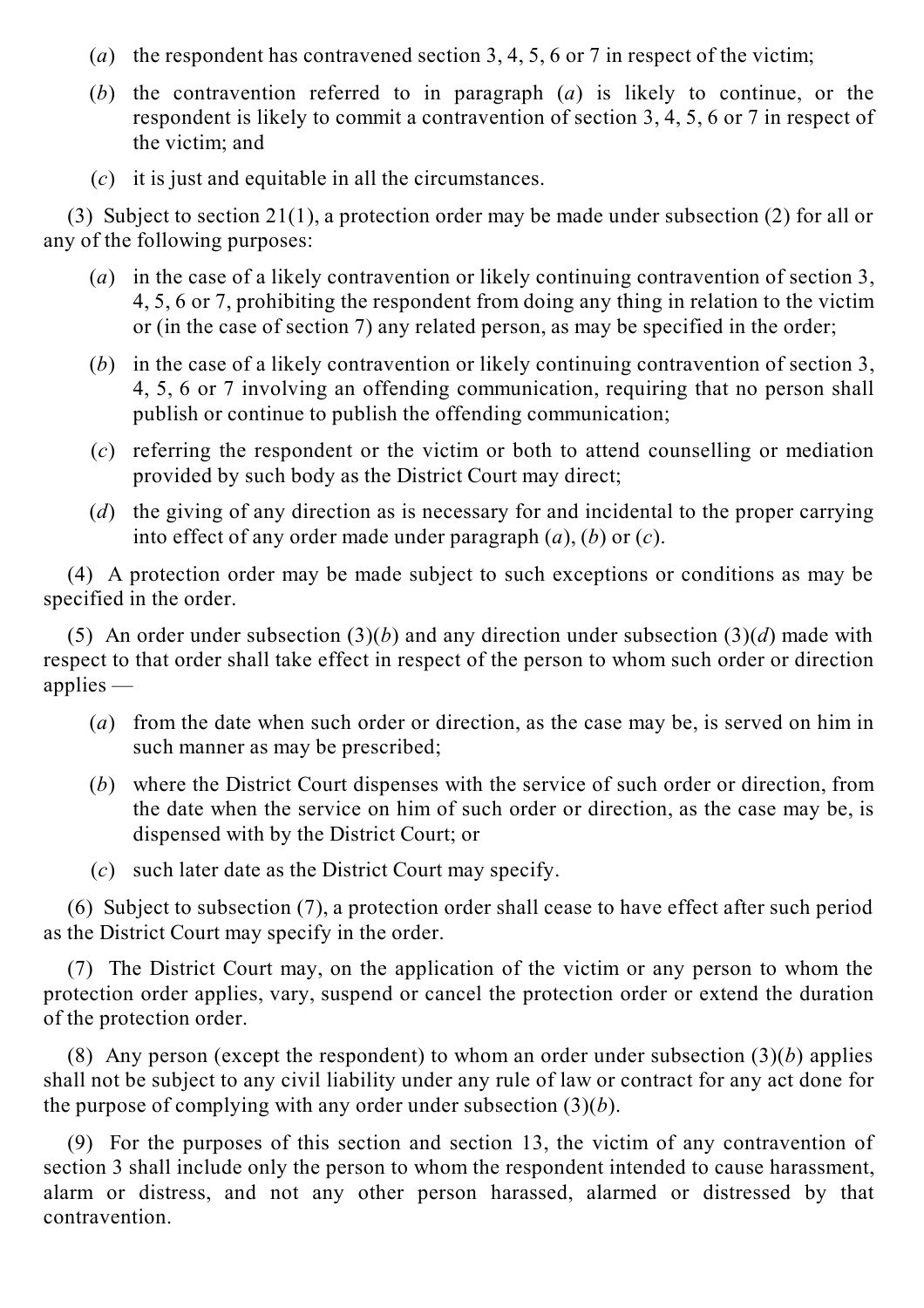## **Expedited protection order**

**13.**—(1) Where, upon an application for a protection order under section 12, the District Court is satisfied that —

(*a*) there is prima facie evidence that —

- (i) the respondent has contravened section 3, 4, 5, 6 or 7 in respect of the victim;
- (ii) the contravention referred to in sub‑paragraph (i) is likely to continue, or the respondent is likely to commit a contravention of section 3, 4, 5, 6 or 7 in respect of the victim imminently; and
- $(iii)$ the contravention referred to in sub-paragraph (ii), if continued or committed, is likely to have a substantial adverse effect on the victim or the victim's day‑to‑day activities; and
- (*b*) it is just and equitable in all the circumstances for the protection order to be made on an expedited basis,

the District Court may make an expedited protection order for all or any of the purposes of section 12(3) (subject to section 21(1)), notwithstanding that notice of the application has not been served on the respondent or has not been served on the respondent within a reasonable time before the hearing of the application.

(2) An expedited protection order shall take effect in respect of the person to whom such order applies —

- (*a*) from the date when such order is served on him in such manner as may be prescribed;
- (*b*) where the District Court dispenses with the service of such order, from the date when the service on him of such order is dispensed with by the District Court; or
- (*c*) such later date as the District Court may specify.

(3) An expedited protection order shall cease to have effect on the earlier of the following dates:

- (*a*) on the 28th day after the date of the making of the expedited protection order;
- (*b*) on the first day of the hearing of the application for the protection order.

(4) Section 12(4), (7) and (8) shall, with the necessary modifications, apply to an expedited protection order.

(5) There shall be no appeal against a decision of the District Court made under this section.

# **No civil action for common law tort of harassment**

**14.**—(1) The common law tort of harassment is, for the avoidance of doubt, hereby declared to be abolished and no civil proceedings shall be brought for the tort of harassment except under this Act.

(2) Nothing in subsection (1) shall prevent the commencement of proceedings for any act or conduct which occurred before the date of commencement of this Act.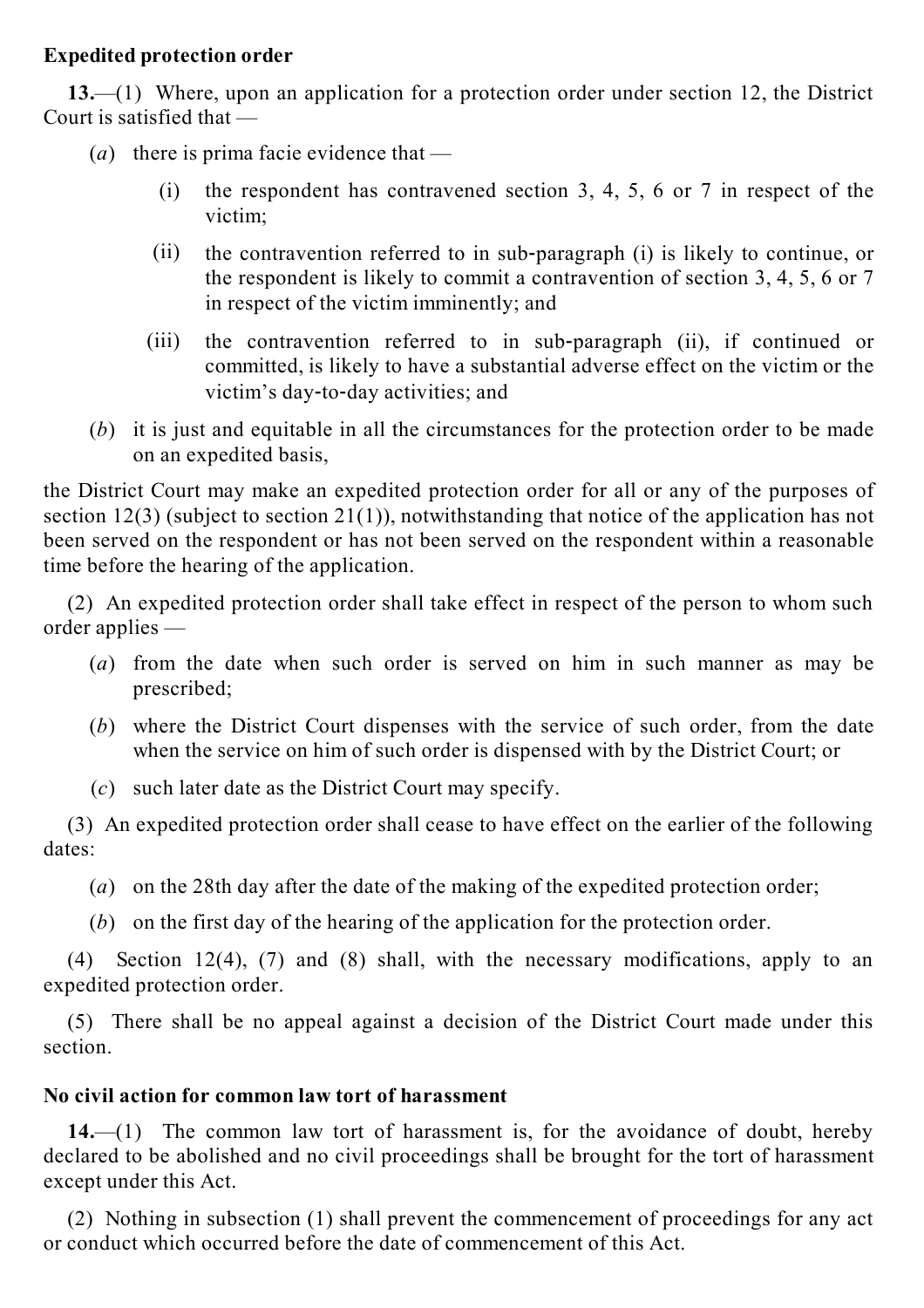## **False statements of fact**

**15.**—(1) Where any statement of fact about any person (referred to in this section as the subject) which is false in any particular about the subject has been published by any means, the subject may apply to the District Court for an order under subsection (2) in respect of the statement complained of.

(2) Subject to section 21(1), the District Court may, upon the application of the subject under subsection (1), order that no person shall publish or continue to publish the statement complained of unless that person publishes such notification as the District Court thinks necessary to bring attention to the falsehood and the true facts.

(3) The District Court shall not make an order under subsection (2) unless the District Court is satisfied on the balance of probabilities that —

- (*a*) the statement of fact complained of is false in any particular about the subject; and
- (*b*) it is just and equitable to do so.

(4) An order under subsection (2) may be made subject to such exceptions or conditions as may be specified in the order.

(5) An order under subsection (2) shall take effect in respect of the person to whom such order applies —

- (*a*) from the date when such order is served on him in such manner as may be prescribed;
- (*b*) where the District Court dispenses with the service of such order, from the date when the service on him of such order is dispensed with by the District Court; or
- (*c*) such later date as the District Court may specify.

(6) The District Court may, on the application of the subject, the author, or any person to whom the order applies, vary, suspend or cancel the order.

(7) In this section, "author" means the originator of the statement complained of.

# **Knowledge of certain orders presumed**

**16.** For the purposes of proceedings in relation to section 10 or 15, it shall be presumed, until the contrary is proved, that a person has knowledge of the terms of a protection order under section 12(2), an expedited protection order under section 13(1) or an order under section 15(2), as the case may be —

- (*a*) from the date when such order is served on him in such manner as may be prescribed;
- (*b*) where a court dispenses with the service of such order, from the date when the service on him of such order is dispensed with by the court; or
- (*c*) such later date as the court may specify.

# PART IV

# GENERAL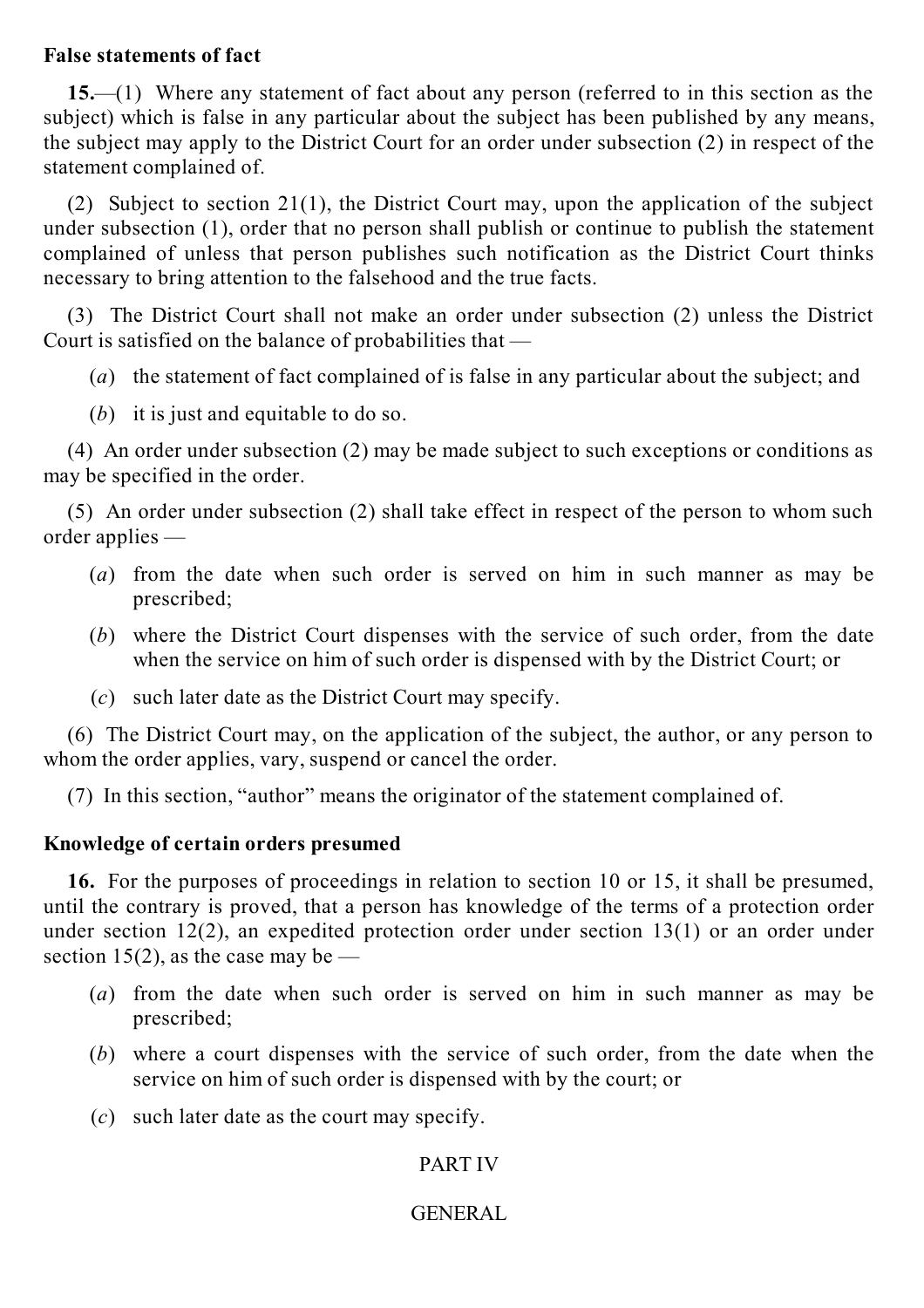## **Application to person outside Singapore**

**17.**—(1) Without prejudice to the jurisdiction and power conferred under this Act or any other written law, the court shall in the circumstances specified in subsections  $(2)$  to  $(6)$  —

- (*a*) have jurisdiction to try any offence under section 3, 4, 5, 6 or 7 and impose the full punishment under this Act; and
- (*b*) have jurisdiction to make any order under section 12 or 13 on the basis of a contravention of section 3, 4, 5, 6 or 7.

(2) Where the victim under section 3, 4, 5 or 6 was outside Singapore when the accused person or respondent (as the case may be) used the words or behaviour, or made the communication in contravention of any such section, the court shall have jurisdiction if the accused person or respondent (as the case may be) was in Singapore when he used those words or behaviour or made that communication, as the case may be.

(3) Where the accused person or respondent (as the case may be) was outside Singapore when he used the words or behaviour, or made the communication, in contravention of section 3, the court shall have jurisdiction if —

- (*a*) the victim of the contravention was in Singapore when the use of those words or behaviour or the making of that communication caused the victim harassment, alarm or distress; and
- (*b*) the accused person or respondent (as the case may be) knew or had reason to believe that the victim of the contravention would be in Singapore at the time referred to in paragraph (*a*).

(4) Where the accused person or respondent (as the case may be) was outside Singapore when he used the words or behaviour, or made the communication, in contravention of section 4, 5 or 6, the court shall have jurisdiction if —

- (*a*) the victim of the contravention was in Singapore when the victim heard, saw or otherwise perceived those words or behaviour or that communication; and
- (*b*) the accused person or respondent (as the case may be) knew or had reason to believe that the victim of the contravention would be in Singapore at the time referred to in paragraph (*a*).

(5) Where the victim under section 7 was outside Singapore when any of the acts or omissions associated with unlawful stalking occurred in contravention of that section, the court shall have jurisdiction if the accused person or respondent (as the case may be) was in Singapore when any of those acts or omissions occurred.

(6) Where the accused person or respondent (as the case may be) was outside Singapore when any of the acts or omissions associated with unlawful stalking occurred in contravention of section 7, the court shall have jurisdiction if —

- (*a*) the victim of the contravention was in Singapore when any of those acts or omissions occurred; and
- (*b*) the accused person or respondent (as the case may be) knew or had reason to believe that the victim of the contravention was in Singapore at the time referred to in paragraph (*a*).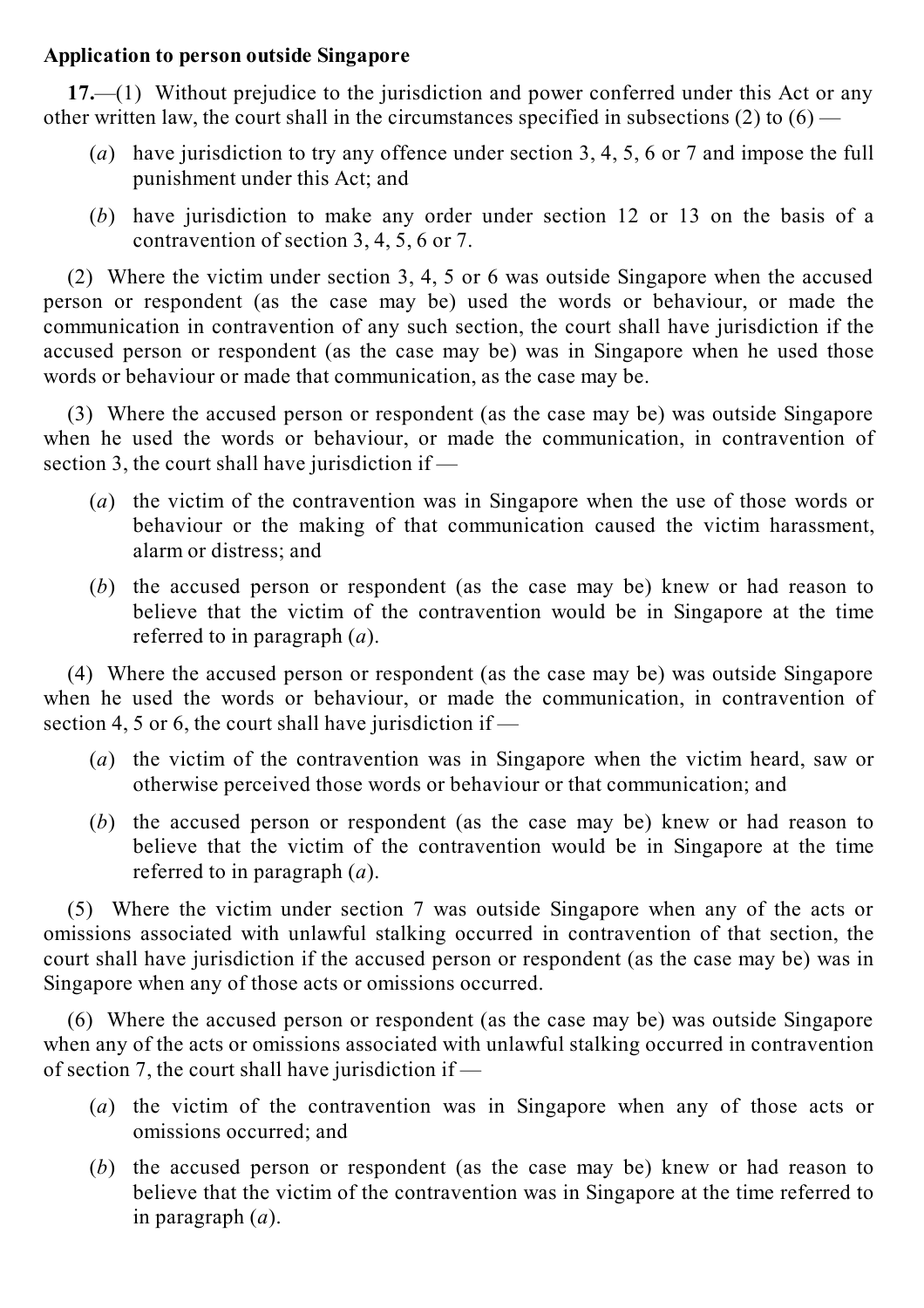(7) Without prejudice to the jurisdiction and power conferred under this Act or any other written law, the court shall in the circumstances specified in subsections (8) and (9) have jurisdiction to try any offence under section 10 for failure to comply with an order and impose the full punishment under this Act.

(8) In the case of an order prohibiting the respondent from doing any thing in relation to the victim or (in the case of a contravention of section 7) to any related person specified in the order, where the victim or the related person was outside Singapore when the respondent did any thing prohibited by the order, the court shall have jurisdiction if the respondent was in Singapore when he did that thing.

(9) In the case of an order prohibiting the respondent from doing any thing in relation to the victim or (in the case of a contravention of section 7) to any related person specified in the order, the court shall have jurisdiction —

- (*a*) where the respondent was outside Singapore when he failed to comply with an order prohibiting him from doing any thing in relation to the victim, if —
	- (i) the victim was in Singapore when the thing done by the respondent in contravention of the order was heard, seen or otherwise perceived by the victim; and
	- (ii) the respondent knew or had reason to believe that the victim would be in Singapore at the time referred to in sub-paragraph  $(i)$ ;
- (*b*) where the respondent was outside Singapore when he failed to comply with an order prohibiting him from doing any thing in relation to any related person specified in the order (in the case of a contravention of section 7), if —
	- (i) the related person was in Singapore when the thing done by the respondent in contravention of the order was heard, seen or otherwise perceived by the related person; and
	- (ii) the respondent knew or had reason to believe that the related person would be in Singapore at the time referred to in sub-paragraph (i); and
- (*c*) where the respondent was outside Singapore when he failed to comply with an order prohibiting him from publishing or continuing to publish any communication, if —
	- (i) the communication was heard, seen or otherwise perceived by a section of the public in Singapore; and
	- (ii) the respondent knew or had reason to believe that communication would be heard, seen or otherwise perceived by a section of the public in Singapore.
- $(10)$  In subsections  $(8)$  and  $(9)$ 
	- (*a*) "victim", in relation to an offence under section 10 for failure to comply with an order, means the victim under section 3, 4, 5, 6 or 7, as the case may be, in whose favour the order was made;
	- (*b*) "respondent", in relation to an offence under section 10 for failure to comply with an order, means the person who is alleged to have failed to comply with the order in contravention of section 10; and
	- (*c*) a reference to any thing done by the respondent includes any words or behaviour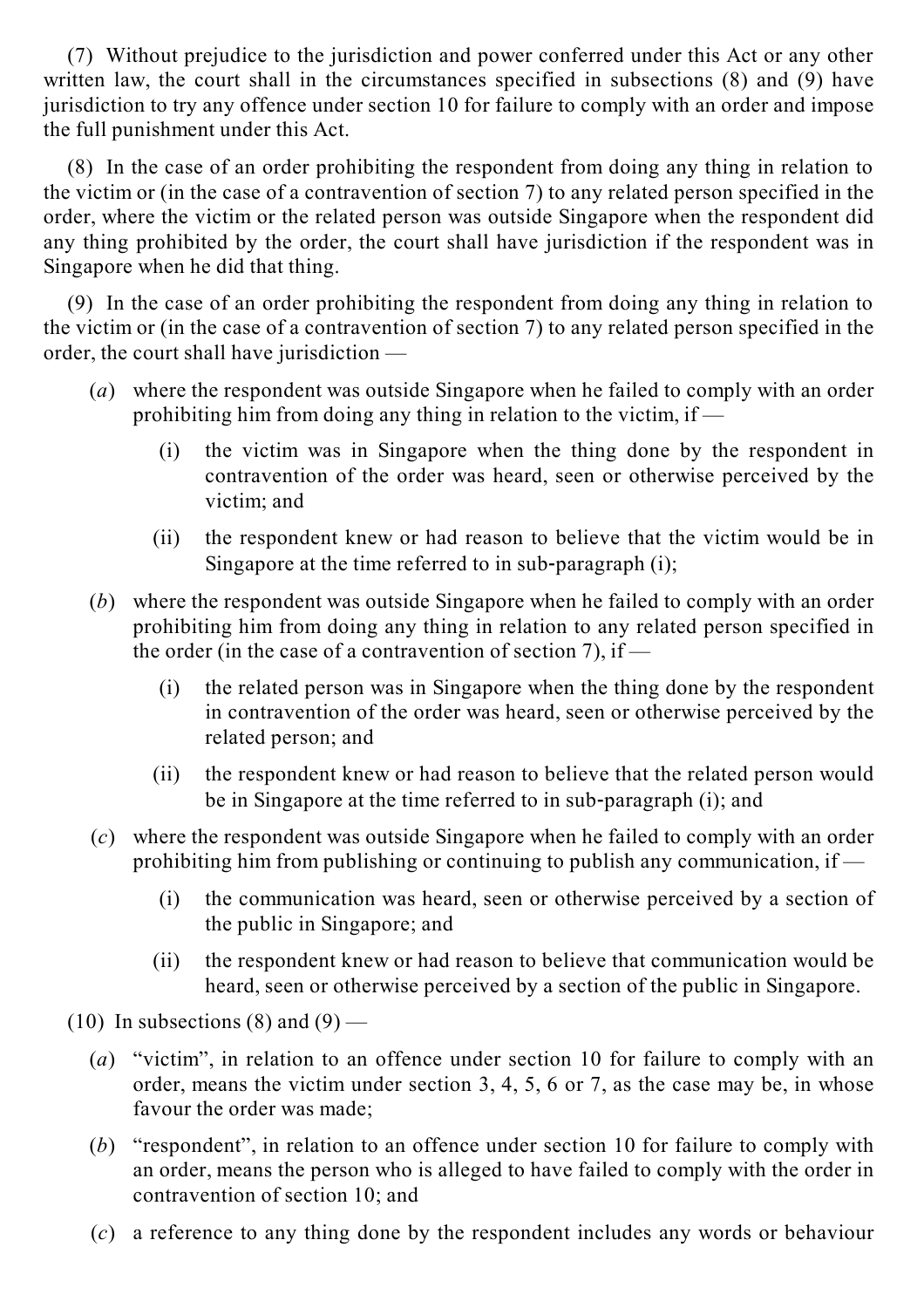used or communication made by the respondent.

# **Power of arrest**

**18.** Any police officer may arrest without warrant any person offending in his view against any of the provisions of this Act, and take him before a Magistrate's Court to be dealt with according to law.

# **Rules of Court**

**19.**—(1) The Rules Committee constituted under section 80(3) of the Supreme Court of Judicature Act (Cap. 322) may make Rules of Court to regulate and prescribe the procedure and practice to be followed in respect of civil proceedings under this Act.

(2) Without prejudice to the generality of subsection (1), the Rules Committee may make Rules of Court for the following purposes:

- (*a*) to provide for expedited procedures;
- (*b*) to provide for any orders made under this Act to be published in a specified manner;
- (*c*) to empower the court to make any ancillary orders for the purposes of this Act;
- (*d*) in relation to proceedings for an order under section 12, 13 or 15, where the name of any party to whom the order is intended to apply is unknown, for that party to be identified by an Internet location address, a website, a username or account, an electronic mail address or any other unique identifier;
- (*e*) to prescribe the persons who may bring proceedings for an order under section 12, 13 or 15 and all other civil proceedings under this Act, on behalf of the victim under section 3, 4, 5, 6 or 7, as the case may be, or any other person making an application under this Act; and
- (*f*) to provide for costs and fees of such proceedings, and for regulating any matter relating to the costs of such proceedings,

and section 80 of the Supreme Court of Judicature Act shall apply to the making of these Rules of Court.

(3) Rules of Court may, instead of providing for any matter, refer to any provision made or to be made about that matter by practice directions issued for the time being by the Registrar of the Supreme Court or the Registrar of the State Courts, as the case may be.

# **Regulations**

**20.**—(1) The Minister may make regulations for carrying out the purposes of this Act and for any matter which is required under this Act to be prescribed.

(2) The powers conferred by this section do not extend to any matter for which Rules of Court may be made under section 19.

# **Exemptions**

**21.**—(1) A protection order under section 12(2) made for the purpose of section 12(3)(*b*), an expedited protection order under section 13(1) made for the purpose of section  $12(3)(b)$ ,